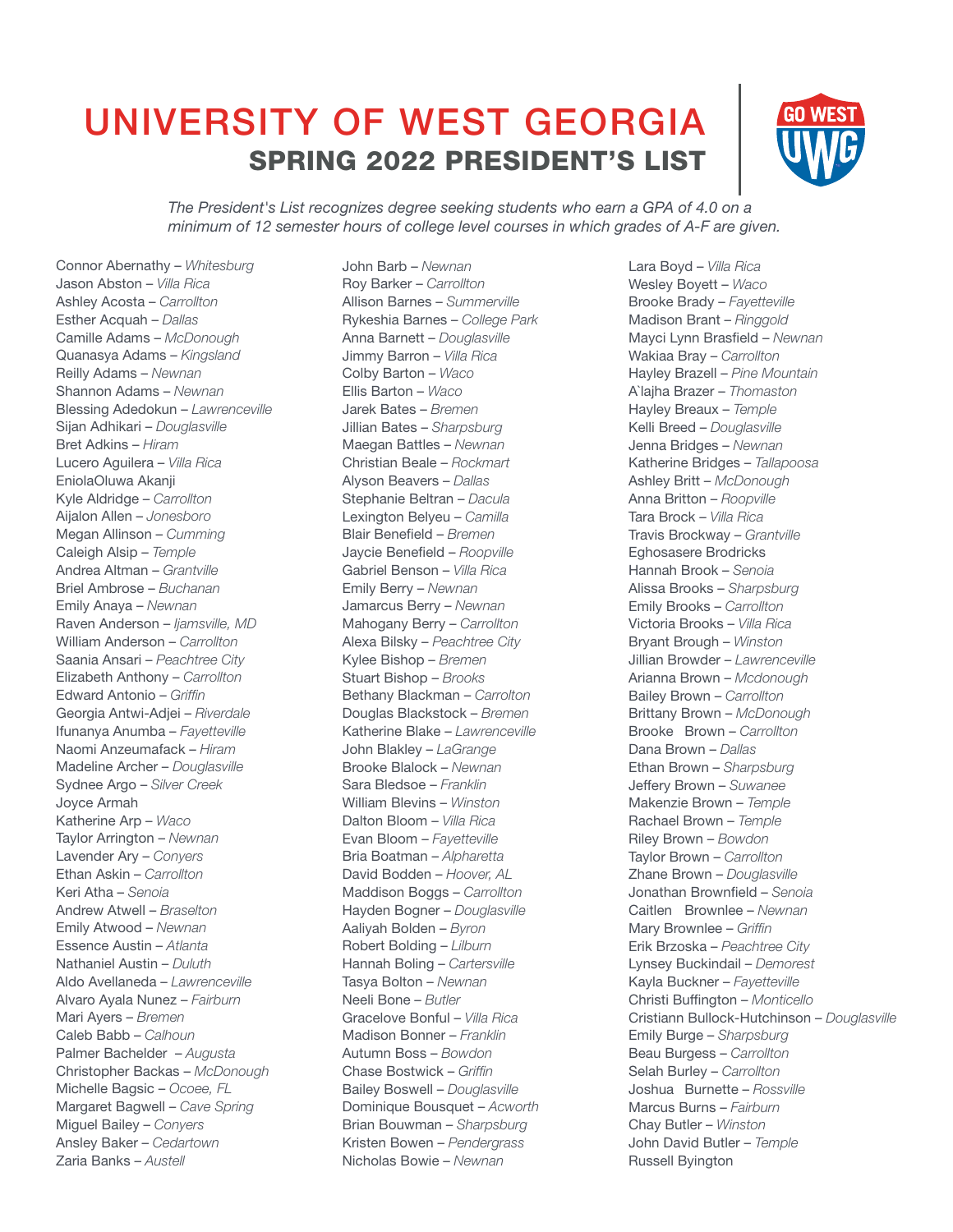Amanda Clay – *Powder Springs*



Charsye Callahan – *Atlanta* Ansley Callan – *Hogansville* Logan Callen – *Carrollton* Zoey Camp – *Carrollton* Madison Campbell – *Summerville* Treston Campbell – *Tallapoosa* Melanie Campos – *McDonough* Alejandra Campuzano – *Lagrange* Abigail Cannon – *Carrollton* Hannah Cannon – *Villa Rica* Jake Canter – *Newnan* Sarah Capps – *Chickamauga* Zoe Capps – *Carrollton* Cassidy Carattini – *Douglasville* Evan Carder – *Fayetteville* Tashani Cardwell – *Clinton, MD* Mindy Carlisle – *Zebulon* Mary Carlson – *Douglasville* Tanner Carnes – *Sharpsburg* Mason Caron – *Canton* Abigaile Carr – *Flowery Branch* Tyrique Carson – *Riverdale* Abigail Carter – *Brunswick* Mary Carter – *Williamson* Shawn Carter – *Newnan* Zemitri Carter – *Union City* Caroline Cartwright – *Warm Springs* Mary Grace Casey – *Rome* Lainey Cash – *Buchanan* Emilee Cashen – *Temple* McKenna Casquejo – *Kennesaw* Aileen Castaneda – *Gainesville* Anthony Causey – *Macon* Jonathan Causey – *Bremen* Jacob Chadwick – *Dalton* Sawyer Chaffin – *Newnan* Colin Chambers – *Douglasville* Alyssa Chandler – *Villa Rica* Christopher Chandler – *Buchanan* Chanyn Chapman – *Warner Robins* Mariah Chapman – *Douglasville* Brandon Cheek – *Douglasville* Ethan Chilcutt – *Douglasville* Courtney Childs – *Calhoun* Jasmine Chisum – *Temple* Makayla Christian – *Hampton* Rachel Christiansen – *Moreland* Kiandra Christopher – *St. Thomas, VI* Abigail Clark – *Newnan* Janae Clark – *Covington* Janea` Clark – *Richland* Emma Clarke – *Carrollton*

Paige Cobb – *Sharpsburg* Amber Cochran – *Carrollton* Jayla Cochran – *Stone Mountain* Hailey Cohran – *Buchanan* Dakota Coker – *Carrollton* Gavin Cole – *Douglasville* Tucker Cole – *Tallapoosa* Jacey Coleman – *Bremen* Abigail Collins – *Sharpsburg* Nadia Collins – *Lagrange* Tonnia Collins – *Decatur* Misty Conerly – *Bowdon* Jessica Conley – *Woodstock* Lauren Conley – *Carrollton* Megan Conley – *Carrollton* Gracie Conn – *Carrollton* Christina Cook – *Snellville* Colby Cook – *Carrollton* Michael Cook – *Summerville* Kyle Coon Aiyana Cooper – *Conyers* Mackenzie Cope – *Carrollton* David Coulibaly – *Snellville* Shernika Cowan – *Austell* Ainsley Cowart – *Winston* Matthew Cowart – *Rockmart* Jodie Crews – *Waco* Lexy Crews – *Villa Rica* Alexis Crimes – *Preston* Katlyn Croker – *McDonough* Ashley Cronon – *Dallas* Christy Cross – *Carrollton* Tyler Crowder – *Fayetteville* Logan Crowe – *Moreland* Damaris Crump – *Villa Rica* Asher Cuellar – *Carrollton* Haley Culpepper – *Columbus* Ariel Currie – *Woodstock* Taylor Curtis – *Stone Mountain* Shermar Cutting – *Riverdale* Kayla Dahn – *Peachtree City* Elizabeth Daley – *Sharpsburg* Holley Dalton – *Carrollton* Samaria Darlington – *Hephzibah* Griffin Davey – *Warner Robins* Merryheart David – *Stone Mountain* Aniyah Davis – *Covington* Antoine Davis – *Macon* Charles Davis – *Woodstock* Haley Davis – *Newnan* Lisa Davis – *Peachtree City*

Maiya Davis – *Newnan* Nathanael Davis – *Dalton* Rebecca Davis – *Carrollton* Taylor Davis – *East Point* Zaniya Davis – *Conyers* Lauren DeFoor – *Calhoun* Rashiera Debose – *Atlanta* Jordan Deleva – *Euharlee* Stephany Delgado – *Rome* Ava Denalsky – *Bremen* Brandy Dennard – *Lithonia* Courtney Denninger – *Winston* Katherine Densmore – *Fairmount* Caroline Dershimer – *Suwanee* Allyson Deskins – *Dallas* Kian Devine – *Statesboro* Benjamin Dewberry – *Bremen* Joshua Disharoon – *Monticello* Marzavion Dix – *Douglasville* Samantha Dixon – *Sharpsburg* Sydney Domain – *Jackson* Maria Domingo – *Carrollton* Sean Donovan – *Evans* Samantha Drake – *Newnan* Julia Drew – *Bremen* Madison Driver – *Carrollton* Tiffany Driver – *Carrollton* Timothy Driver – *Carrollton* Jennifer Duah – *Douglasville* Kofi Duah – *Villa Rica* Garner Duffey – *Carrollton* Hannah Dunajek – *Carrollton* Hannah Dunston – *Lawrenceville* Pau Duran Mari – Sant VicenA§ de Montalt Emma Eady – *Carrollton* Alayna Eason – *Senoia* Kaylie Eason – *Newnan* Joao Eaton – *Douglasville* Ashley Eigel – *Villa Rica* Nmesomachukwu Ekwenibe – *Grayson* Chioma Ekwuocha – *Fayetteville* Erin Elam – *Hiram* Analiez Ellerbee – *Winston* Zaynah Elliott – *Covington* Kelsea Elrod – *Rockmart* Nosheena Embreen – *Lawrenceville* Jannette Emmerick – *Newnan* Hannah Entrekin – *Bremen* Harley Ersing – *East Concord, NY* Andrea Escamillo – *Carrollton* Bremer Eysel – *Hamilton* Cassidy Eytel – *Carrollton*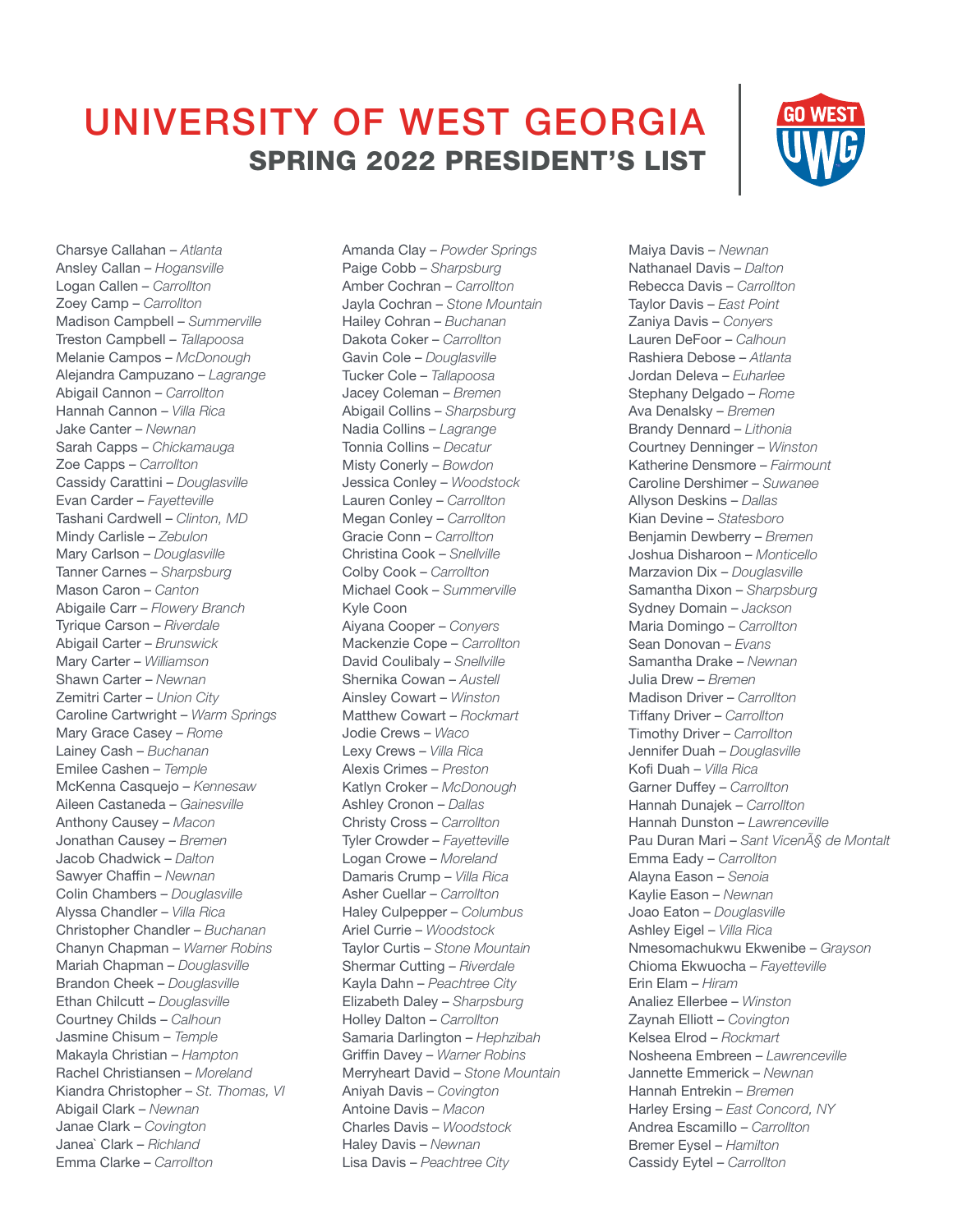Brent George – *Carrollton*



Hannah Faber – *Fayetteville* Kaylyn Fairchild – *Newnan* Chyna Farley – *Carrollton* Gabriel Farmer – *Carrollton* Mary Farmer – *Carrollton* Tristen Farmer – *Waco* Mason Farrar – *Whitesburg* Breauntae Filmore – *Hampton* Montana Fincher – *Douglasville* Serenity Finney – *Temple* Spencer Finney – *Temple* Nicholas Fisher – *Mason, OH* Caitlin Fleming – *Carrollton* Tierra Fleming – *Union City* Karen Flores – *Cedartown* Megan Flowers – *Waco* Comfort Fokuo-Ameyaw – *Douglasville* Sara Folsom – *Newnan* Taylor Force – *Stockbridge* Gracie Ford – *Newnan* Savannah Ford – *Carrollton* Stanesha Ford – *Milledgeville* Molly Forshag – *Ponchatoula, LA* Owen Foster – *Newnan* Ti'Yanna Foster – *Carrollton* Madison Fowler – *Carrollton* Tyler Fowlkes – *Roopville* Kimberly Frame – *Grantville* Whitney Franks – *Monreo* Caitlin Frazee – *Marietta* Scott Frazer – *West Point* Elizabeth Frazier – *Senoia* Taylor Freeman – *Newnan* Ethan Freligh – *Warner Robins* Kalyn Friar – *Powder Springs* Karsten Friske – *Fayetteville* Makayla Fuller – *Atlanta* Tayte Fuqua – *Cedartown* Kayla Gabbard – *Newnan* Sarah Gailey – *Sugar Hill* Adrian Galbraith – *Temple* Antonio Gallardo – *Dalton* Morgan Gann – *Bremen* India Garcia – *Lithia Springs* Emma Gardiner – *Sharpsburg* Adriel Gardner – *Douglasville* Susan Gardner – *Newnan* Jenna Garner – *Carrollton* Jenna Garrison – *Newnan* Savanna Garrison – *Douglasville* Laura Gary – *Fayetteville* Payton Gates – *Douglasville*

Emily Gerry – *Calhoun* Allison Gibson – *Carrollton* David Gibson – *Ringgold* Zoe Giese – *Waco* Logan Gilbert – *Atlanta* Tyree Gilbert – *Macon* Victoria Gilbert – *Douglasville* Jacob Gill – *Sharpsburg* Kassidy Gilliam – *Buchanan* Alexis Gilreath – *Villa Rica* Tommaso Gini – *Roma* Keri Glass – *Rome* Kimela Glenn – *Douglasville* Beau Goff – *Bremen* Tre` Goggins – *Newnan* Tabitha Golden – *Dallas* Jennifer Gomez – *Stockbridge* Emerita Gomez-Rodriguez – *Temple* Grecia Gonzalez – *Carrollton* Andrew Gooch – *Sandy Springs* Eleanor Googe – *Carrollton* Alisha Gordon – *Decatur* Donna Gordon – *Newnan* Jean Gordon – *Carrollton* Camryn Gore – *Carrollton* Megan Gorman – *Carrollton* Annsleigh Gosdin – *Lagrange* Tyler Gosdin – *Woodland, AL* Sydney Graham – *Villa Rica* Katie Gramajo – *Dallas* Jason Grance – *Roopville* Bianca Grant – *Loganville* Brandy Green – *Carrollton* Saleathia Green – *Albany* Mackenzie Gresham – *Atlanta* Haleigh Griffin – *Lawrenceville* Taylor Griffin – *Villa Rica* Tricia Griffin – *Winston* Abigail Griffith – *Newnan* Ella Griffith – *Gainesville* Ethan Grindy – *Flowery Branch* Tabitha Gristick – *Douglasville* Samuel Grizzard – *Franklin* Kaitlyn Groft – *Abbottstown, PA* Megan Gross – *Buford* Arasia Grosvenor – *Lawrenceville* Simranpreet Gujjar – *Carrollton* Ansley Gunter – *Sharpsburg* Richard Gunton – *Palmetto* Kelsey Gurick – *Powder Springs* Erin Hagan – *Ranburne, AL*

Andrea Hall – *Dacula* Olivia Hall – *Newnan* Trevor Hallgren – *Villa Rica* Aerial Hamilton – *Ashburn* Zachary Hanekamp – *Fort Gordon* Allison Hanham – *Duluth* Jaden Hannah – *Newnan* Aaron Hanson – *Carrollton* Dejah Hanson – *Douglasville* Desirae Hanson – *LaGrange* Jack Harney – *Newnan* Emily Harper – *Lagrange* Jessica Harper – *Roopville* Ryan Harper – *Trussville, AL* Alexis Harris – *Fayetteville* Eden Harris – *Buchanan* Emilee Harris – *Canton* Kayla Harris – *Newnan* Maya Harris – *Douglasville* Taylor Harris – *Calhoun* Samuel Harrison – *Douglasville* Page Hartshorn – *Dalton* Katie Hassenboehler – *Powder Springs* Ashley Hastings – *Newnan* Samantha Hastings – *Newnan* Jebre Hawkins – *Stone Mountain* Ruby Hayes – *Sharpsburg* Caitlyn Heath – *Bowdon* Mackenzie Heath – *Senoia* Braedyn Helms – *Newnan* Cole Helton – *Carrollton* William Helton – *Rome* Christopher Henderson – *Rome* Kayla Henderson – *Newborn* Natalie Henderson – *Kennesaw* Tucker Hendrix – *Carrollton* AnnaGrace Henson – *Buchanan* Emma Hernandez – *Fayetteville* Yareli Hernandez – *Fairburn* Mckenzie Herron – *Carrollton* Jayda Hettmansperger Auhjulay Hickman – *Carrollton* Hanna Hicks – *Murfreesboro, TN* Jalah Hicks – *Stockbridge* Landon Hicks – *Senoia* Bailey Higgins – *Loganville* Karley Hildebrand – *Carrollton* Christopher Hinton – *Chicago, IL* Timothy Hinton – *Hogansville* Ashley Hitchcock – *Hiram* Natalie Hobbs – *Fortson* Demetris Hodges – *Northport, AL*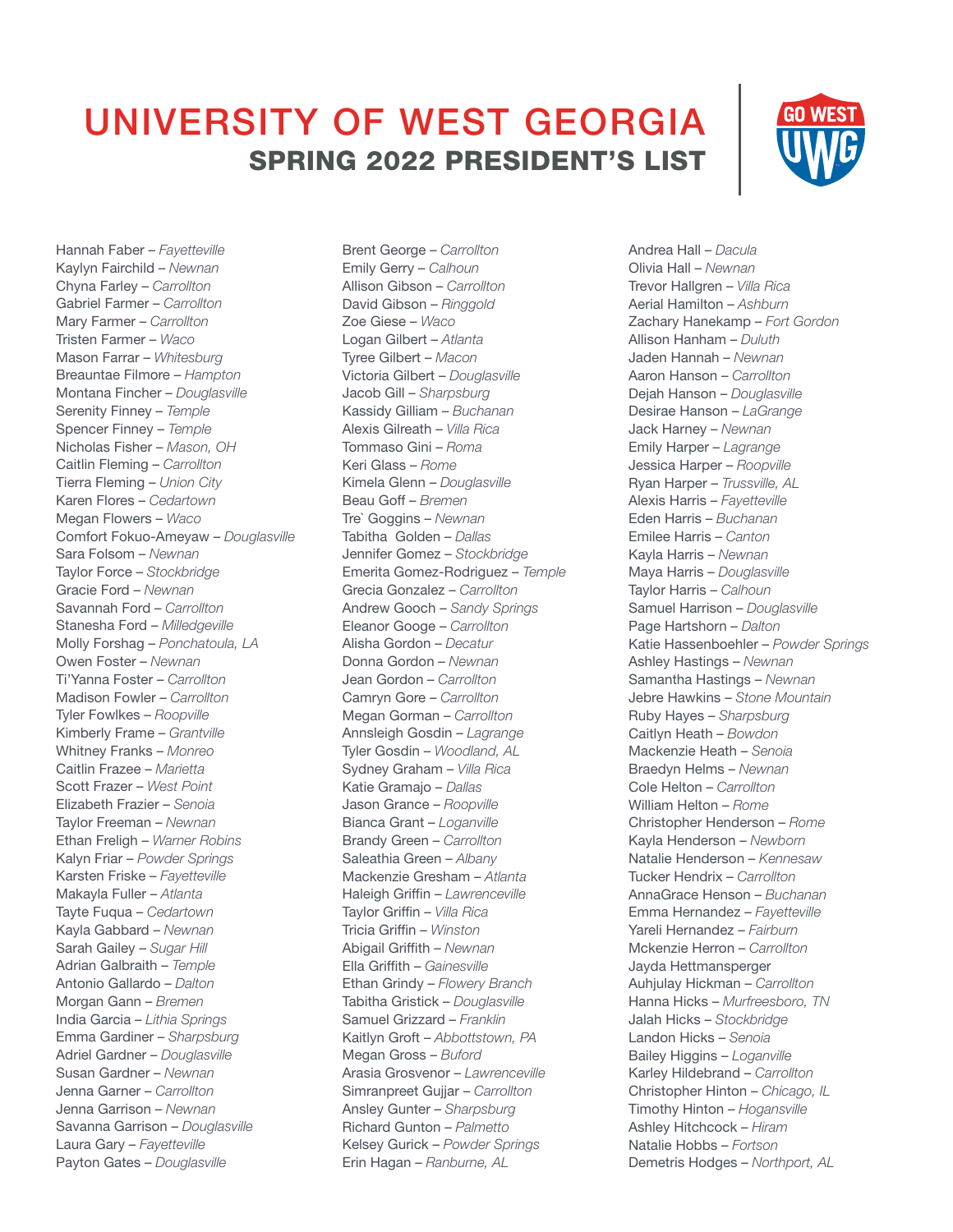Alexis Johnson – *Tallapoosa*



Bennett Hogan – *Valdosta* Raven Holbrook – *Bowdon* Virginia Holbrook – *Newnan* Mary Holewinski – *Grantville* Ansley Holland – *Temple* Madeline Holland – *Hiram* Emma Hollenbeck – *Carrollton* Gabrielle Holmes – *Monroe* Emily Holt – *Carrollton* Seth Hopkins – *Villa Rica* Dylan Hopper – *Niceville, FL* Brianna Horns Tiffany Horton – *Dawsonville* Phoebe Huckabay – *Newnan* Grace Huff – *Sugar Hill* Robert Hughes – *Roswell* Kaitlyn Hulsey – *Bremen* Noah Humphrey – *Newnan* Riley Humphreys – *Brookhaven* Liam Humphries – *Lawrenceville* Calvin Hunnicutt – *Carrollton* Hayley Hunt – *Villa Rica* Treasure Hunt – *Loganville* William Hunt – *Marietta* Ryley Huslig – *Senoia* Jayne Hutchins – *Sharpsburg* Jenna Hutchins – *Sharpsburg* Juna Hwang – *Bundang-gu, Seongnam-si* Kaleb Hyatt – *Bowdon* Brianna Iles – *Winder* Justine Irizarry – *Carrollton* Thomas Isakovich – *Athens* Madalyn Jack – *Whitesburg* Caleigh Jackson – *Tallapoosa* Charles Jackson – *Columbus* Nylah Jackson – *Lithonia* Taylor Jackson – *Conyers* Tolla Jackson – *Sharpsburg* Dallas Jacobs – *Carrollton* Esther Jacobson – *Temple* Jeongwoo Jang – *Seoul* Rayanna Janke – *Ringgold* Laurie Jann – *Marietta* Amylee Jeffries – *Dallas* Camryn Jeffries – *LaGrange* Colby Jenkins – *Lincolnton* Heather Jenkins – *Temple* Kennedy Jenkins – *Hoschton* Raina Jenkins – *Douglasville* Danielle Jett – *Roopville* Samantha Jett – *Roopville* Genesis Jimenez – *Carrollton*

Audrey Johnson – *Covington* Carly Johnson – *Newnan* Jordan Johnson – *Newnan* Katlyn Johnson – *Grovetown* Kirstin Johnson – *Douglasville* Madison Johnson – *Carrollton* Ryan Johnson – *Fayetteville* Shaniya Johnson Daija Jones – *Lithonia* Ellen Jones – *Carrollton* Haley Jones – *Senoia* Grace Jorek – *Newnan* Aznella Joseph – *Lawrenceville* Annabel Joyner – *Acworth* Luke Joyner – *Carrollton* Bryan Juarez-Hernandez – *Newnan* Logan Judson – *Newnan* Gabriel Kanife – *Dallas* Marissa Keeler – *Temple* Ashleigh Keen – *Douglasville* Josie Keith – *Villa Rica* Megan Kendall – *Douglasville* Zachary Kent – *Newnan* Sabrina Kheder – *Douglasville* Kain Kibodeaux – *Newnan* Sarah Kidd – *Dallas* Honey Kilgore – *Newnan* Jessica Kilgore – *Newnan* Olivia Kilpatrick – *Fayetteville* Jenna Kinard – *Carrollton* Alanna King – *Covington* Brendan King – *Fayetteville* Chloe King – *Temple* Katie King – *Temple* Melissa King – *Winston* Rashonte King – *Warner Robins* Lillian Kirk – *Newnan* Hannah Kirkley – *Concord* Amanda Kirkman – *Braselton* Emaleigh Kish – *Dallas* Aaron Klamfoth – *Senoia* Mackenzie Kollbaum – *Buchanan* Blake Kollin – *Milton* Matthew Kormann – *Marietta* Marion Kwaghe – *Douglasville* Karaline Labar – *Newnan* Farrah Lambert – *Rockmart* James Land – *Willacoochee* Alexis Lane – *Atlanta* Merideth Lane – *Villa Rica* Tiffani Lane – *Powder Springs*

Marc Langhof – *Sharpsburg* Madalyn Langley – *Bowdon* Roze Langley – *Bowdon* Hanna Larsen – *Stokke* Michael Latimer – *Jonesboro* Alina Lauderdale – *Marietta* Kayla Laukka – *Euharlee* Kelly Lauria – *Peachtree City* Brooke Lawson – *Marietta* Jael Lawton – *Lithia Springs* Vo Mong Tuyen Le – *Newnan* Hillary Leach – *Martinsburg, WV* Emma Ledford – *Calhoun* Justice Lee – *Clearwater, FL* Valeria Lee – *Douglasville* Demi Lentz – *Alpharetta* Jennifer Leon – *Peachtree City* Kimberly Leptrone – *Dallas* Kari Leth – *Kennesaw* Ashley Lewis – *Newnan* Awtum Lewis – *Snellville* Lisa Rae Lewis – *Ringgold* Maxwell Libardi – *Marietta* Devin Lickar – *Canton* Jacob Lierly – *Carrollton* Dasia Lilly – *Columbus* April Lindon – *Newnan* Kalup Liszewski – *Carrollton* Elizabeth Littlefield – *LaGrange* Hannah Littleton – *Shelby, AL* Abbie Logue – *Canton* Nicholas Lonas – *Carrollton* Brielle Long – *Canton* Kevin Lopez – *Austell* Francisco Lopez Miranda – *Carrollton* Nicole Lopez Miranda – *Carrollton* Christopher Lovvorn – *Carrollton* Lyndsey Lowery – *Cedartown* Bailey MacInnis – *Alpharetta* Cynthia Madison – *Carrollton* Leetavious Maines – *Carrollton* Jessica Malcolm – *Covington* Taylor Malenfant – *Carrollton* Greyson Mann – *Carrollton* Lily Manning – *Carrollton* Eva Marchbanks – *Douglasville* Jude Marier – *Douglasville* Hailey Marquart – *Douglasville* Ryan Marsh – *Temple* Megan Marshall – *Newnan* Morgan Marshall – *Newnan* Alicia Martin – *Dallas*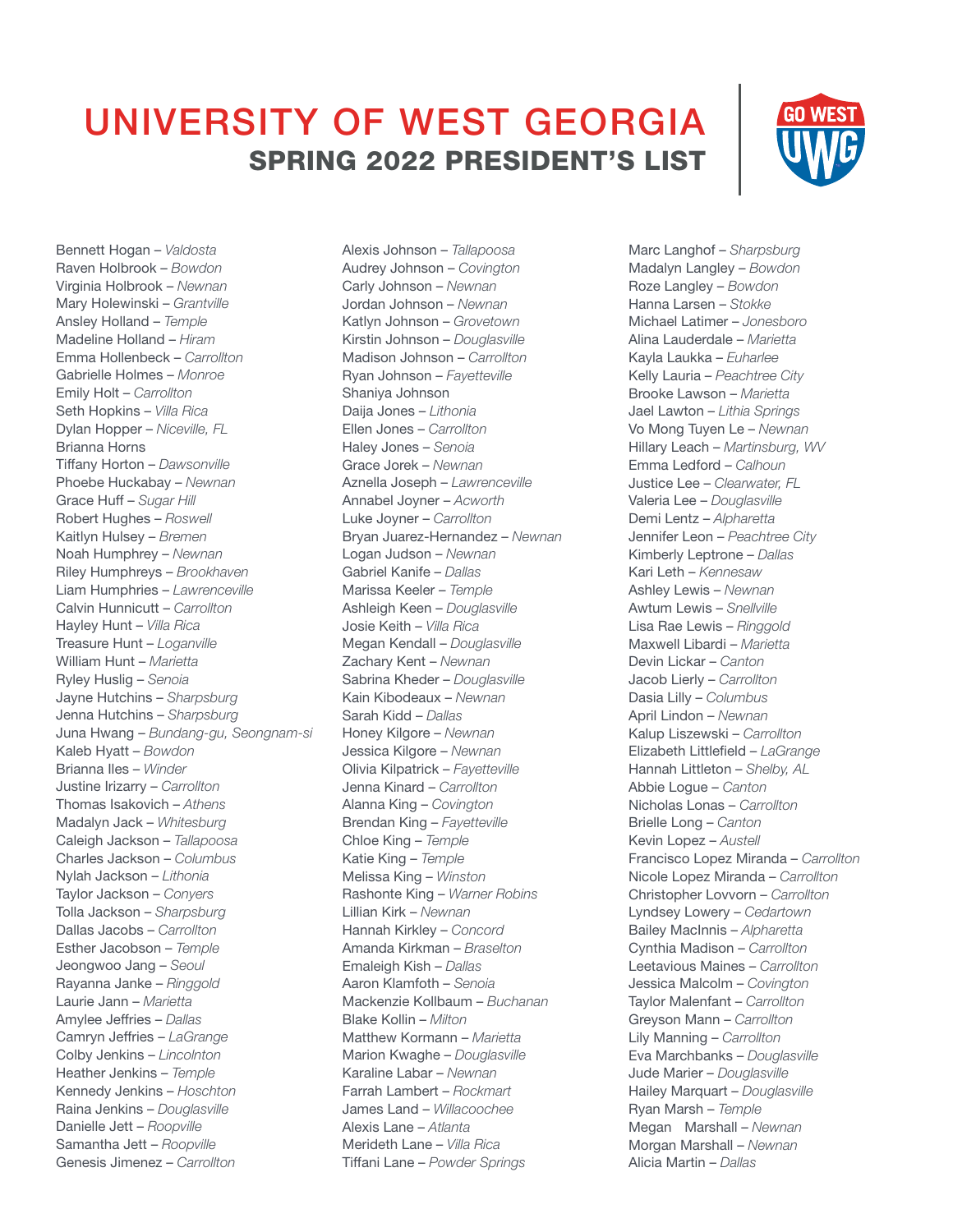Cimone Milner – *Douglasville*



Aliyah Martin – *Carrollton* Annalee Martin – *San Diego, CA* Bailey Martin – *Ellijay* Grace Martin – *Douglasville* Grace Martin – *Newnan* Alexandrea Martinez – *Douglasville* Carla Martinez – *Fairburn* Kimberly Martinez – *Villa Rica* Tia Marvin – *Alpharetta* Jewel Mason – *Ellenwood* Payton Massey – *Hamilton* Amayha Mathis – *Leesburg* Lilly Matteson – *Villa Rica* Dorothy Matthews – *Newnan* Zachary Matthews – *Villa Rica* Brooklyn Mattox – *Cedartown* Alyssa May – *Villa Rica* Jerry Mays – *Covington* Anna McBurnett – *Rome* Olivia McBurney – *Johns Creek* Zila McCallum – *Carrollton* April McCay – *Villa Rica* Karabeth McClain – *Buchanan* James McCord – *Sharpsburg* Erin McCrickard – *Cedartown* Christian McDowell – *Carrollton* Caitlyn McElroy – *Cumming* Christopher McElroy – *Newnan* Joshua McIntire – *Douglasville* Meaghan McIntyre – *Villa Rica* Aleah McKenzie Bowdon Dinara McMichael – *Newnan* William Mcadams – *Temple* Jena Mccollum – *Buchanan* Derrick Mcferrien – *Duluth* Jennifer Mcmahan – *Carrollton* Maxwell Mctier – *Newnan* Tennesse Mena – *Newnan* Imani Mendoza-Martin – *Villa Rica* Malcolm Mercer – *Americus* Brittany Mersfelder – *Temple* Anna Messer – *Bowdon* Abigail Michel – *Villa Rica* Alison Middleton – *Canton* Christa Miller – *Newnan* Donald Miller – *Cumming* Gabrielle Miller – *Pine Mountain* Jacob Miller – *Sharpsburg* Jennifer Miller – *Newnan* Joshua Miller – *Carrollton* Haylee Milligan – *Senoia* Morgan Mills – *Stockbridge*

Jayla Minor – *Lithonia* Brittany Minton – *Woodstock* Jacob Mitchell – *Douglasville* Kaytlin Mitchell – *La Fayette* Katelyn Mix – *Newnan* Deborah Mobley – *Villa Rica* Kaci Mobley – *Rome* Erin Mohnkern – *Dawsonville* Kaitlin Montgomery – *Summerville* Olivia Montondo – *Greenville* Monica Montoya Garcia – *Carrollton* Abby Moore – *Trenton* Bailey Moore – *Monroe* Daniel Moore – *Sharpsburg* Erica Moore – *Carrollton* Farayi Moore – *Peachtree City* Hayli Moore – *Butler* Jennifer Moore – *Bowdon* Katherine Moore – *Bremen* Riley Moore – *Sharpsburg* Shyann Moore Tiera Moore – *Roanoke, AL* Tiffany Moore – *Newnan* Mikenli Moreland – *Whitesburg* Blessing Morgan – *Jonesboro* Charles Morgan – *Villa Rica* Kate Morgan – *Milton* Megan Morgan – *Hampton* Jennifer Morris – *Lithia Springs* Alaneh Morrison – *Carrollton* Destiny Morrison – *Douglasville* Mia Morrison – *Carrollton* Eden Moss – *Dalton* Kelsey Mullenix – *Carrollton* Jacinta Muorah – *Ago-Okota, Lagos* Jaylin Murphy – *Decatur* Myah Musick – *Carrollton* Natalie Myers – *Senoia* Caleb Nase – *Newnan* Gina Neer – *Sharpsburg* Kage Neuner – *Newnan* Anthony Newsom – *Conyers* Britney Ngwese – *Dallas* Kristyn Nix – *Concord* Kylee Nix – *Bowdon* Braden Noble – *Hogansville* Alysa North – *Carrollton* Anna Norton – *Carrollton* Kellen Norton – *Swainsboro* Akosua Nti-Ababio – *Douglasville* Kenia Nya – *College Park*

Olivia O'Moore – *Villa Rica* Shahin O`Neal – *Grovetown* Priscilla Ofori Amanfo – *Douglasville* Vekondja Ogbogu – *Cumming* Zachary Ogle – *Calhoun* Dekaii Ogletree Marvellous Ogunremi – *Union City* Iwinosa Okaeben – *Benin City* Ijeoma Okite – *Marietta* Justin Onuigbo – *Jonesboro* Tabitha Orr – *Carrollton* Krista Ozment – *Summerville* Felicia Padgett – *Dallas* Taylor Palmer – *Dallas* Ansley Pannell – *Temple* Evangelina Panzarino – *Chattanooga, TN* Brinley Parke – *Villa Rica* Chandlee Parker – *Waco* Chessa Parker – *Tallapoosa* Grace Parker – *Griffin* Jalen Parkmond – *LaGrange* Kendyl Parmer – *Franklin* Rebecca Parson – *Rockmart* Cessali Parsons – *Carrollton* Joi`anna Partee – *Stone Mountain* Dakota Patterson – *Bremen* Nyah Patterson – *Lithia Springs* Kelsey Payne – *Ellijay* Michael Paz – *Carrollton* Mason Peacock – *LaGrange* Ashya Pennington – *Lithia Springs* Virginia Perdue – *Lula* Mariana Perez – *Sharpsburg* Erika Perfecto – *Conyers* Kaia Perkins – *Carrollton* Arianna Perlotte – *Washington* Adonise Perry – *College Park* Kynslee Perry – *Carrollton* Jonathon Phelps – *Peachtree City* Morgan Phillips – *Ringgold* Savannah Phillips – *Winston* Alexis Pierre – *Fairburn* Iyannah Pierre – *Powder Springs* Marley Pina – *Oxford* Madison Pinkney – *Douglasville* Jasmine Pittman – *Villa Rica* Shamiah Pittman – *McDonough* Chloe Pledger – *Rome* Erika Pledger – *Heflin, AL* Lara Pollard – *Waco* Angel Ponder Malia Pope – *Buchanan*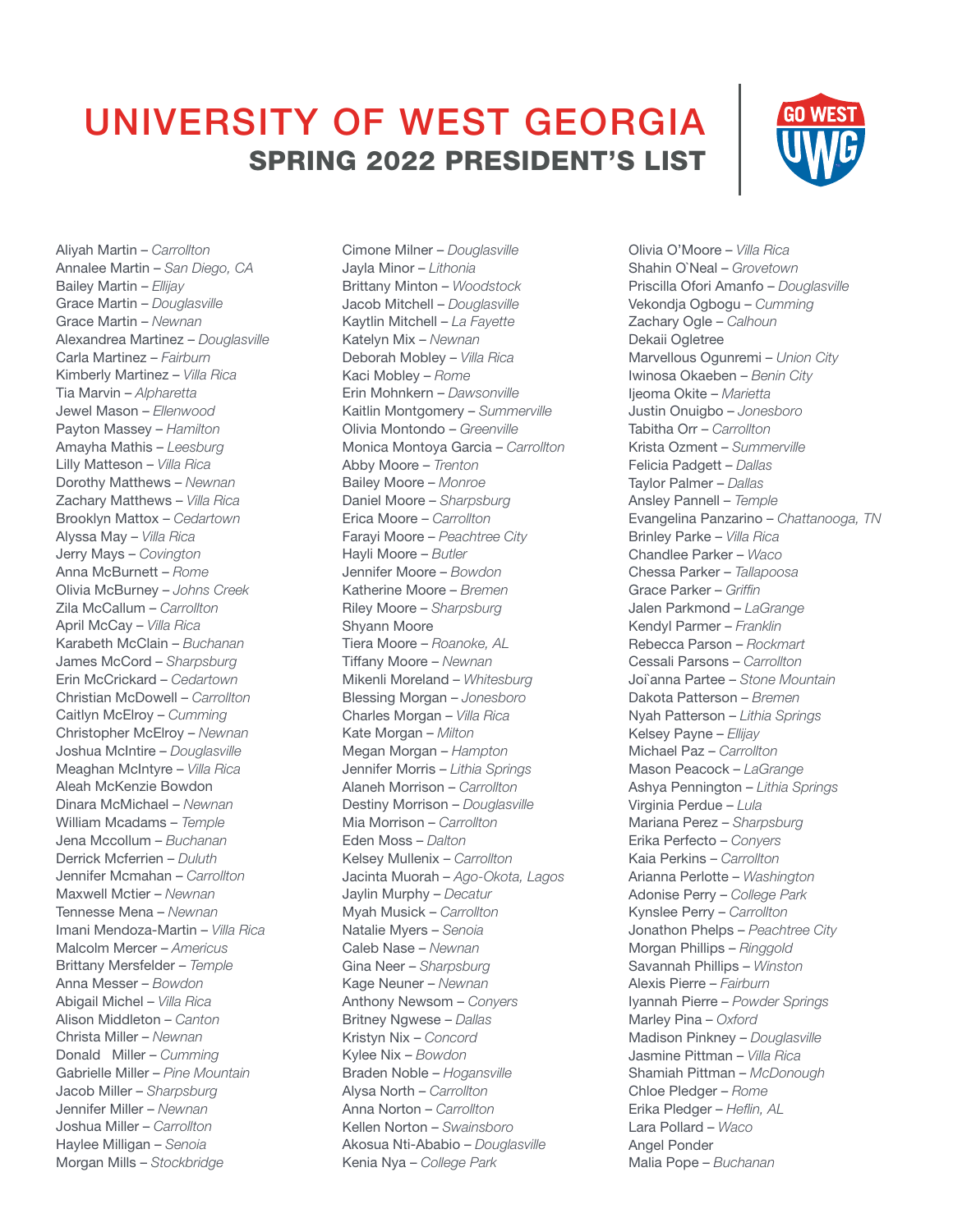Alane Rogers – *Rome*



Natalie Porter – *Newnan* Zaria Pounds – *Powder Springs* Kaelyn Pourron – *McDonough* Daniel Powell – *Newnan* Mackenzie Powell – *Dallas* Kristin Prater – *Waco* Amanda Price – *Newnan* Jordan Price – *Douglasville* Rozalin Pridmore – *Carrollton* Sadie-Grayson Prince – *Roswell* Yvonne Prince – *Atlanta* Jacob Pruitt – *Carrollton* Rebecca Pulliam – *McDonough* Brooke Putman – *Dallas* Mykia Pye – *Locust Grove* Avery Quarles – *Rome* Evan Quick – *Newnan* Sarah Rafter Rachel Rainwater – *Carrollton* Alyssa Rakestraw – *Carrollton* Madison Ramsey Sarah Rand Sarah Rast – *Newnan* Bryce Rawson – *Carrollton* Alexis Ray – *Whitesburg* Emily Raye – *Waco* Emma Reagan – *Warner Robins* Timberli Reese – *Douglasville* Jacklyn Reeves – *Villa Rica* Tanijah Reeves – *Gay* Taylor Reeves – *Douglasville* Alan Remes – *Flowery Branch* Madison Renardel de Lavalette – *Sharpsburg* Shavar Reynolds – *Newnan* Tyler Rhein – *Hogansville* Camori Rhodes – *Riverdale* Nichole Richards – *Alpharetta* Avielle Ricigliano – *Newnan* Cheyenne Riedel – *Rome* Jackson Rimmer – *Helena* Maria Rivadeneira – *Villa Rica* Rockman Rivers – *Douglasville* Lauren Robb – *Atlanta* Marissa Robertson – *Acworth* Baylee Robinson – *Bremen* Camden Robinson – *Tallapoosa* Keino Robinson – *Ellenwood* Keiton Robinson – *Ellenwood* Mackenzie Rochowiak – *Concord* Karen Rodas – *Carrollton* Almary Rodriguez – *Carrollton* Bryan Rodriguez – *Carrollton*

Jessica Rogers – *Sharpsburg* Litzy Ronzon-Lopez – *Carrollton* Luis Roque – *Alpharetta* Kaitlyn Rosencrance – *Carrollton* Jennifer Rossi – *Fayetteville* Daisy Rowser-Grier – *Lithonia* Catherine Royal – *Newnan* Sierra Rozanske – *White* Uriel Rubio – *Newnan* Eden Russell – *Kingston* Shane Rutledge – *Newnan* Meagan Ryan – *Newnan* Rachel Rypkema – *Senoia* Abigail Sadler – *Carrollton* Shana Sah – *Buford* Hector Salas-Tepox – *Douglasville* Emma Sanders – *Bremen* Gabriel Saray-Gonzalez – *Sharpsburg* Jackson Sarna – *Bowdon* Glenn Schmidt – *Villa Rica* Logan Schmidt – *Villa Rica* Jenna Schuckman – *Lake Mary, FL* Kylee Schulman – *Buford* Maura Schwind – *Perkasie, PA* Makenna Scott – *Newnan* Aalayah Searcy – *Albany* Madyson Seeley – *Rincon* Autumn Sellars – *Carrollton* Madison Sellers – *Newnan* Andrew Sessions – *Newnan* Sydney Seymour – *Rome* Madison Shadrix – *Tallapoosa* Madison Sharpless – *Sharpsburg* Vivian Shellabarger – *Grantville* Carolyn Shields – *Fayetteville* Daisha Shine Kelly Shoemake – *Newnan* Christina Sierra – *Sharpsburg* Taylor Simerly – *Snellville* Allyson Simmons – *Trion* Antwon Simmons – *Carrollton* Lindsey Simpson – *Bowdon* Matthew Simpson – *Blackshear* Mariah Sims – *Jenkinsburg* Dakota Skiles – *Ellijay* Britney Skinner – *Tallapoosa* Sabrina Skinner – *Buchanan* Katherine Slay – *Carrollton* Britton Slifka – *Hoover, AL* Brady Smallwood – *Carrollton* Caleb Smith – *Villa Rica*

Camden Smith – *LaGrange* Jacob Smith – *Bremen* Jessica Smith – *Conyers* Katheryne Smith – *LaGrange* Madelyn Smith – *Elberton* Sadie Smith – *Newnan* Mary Snyder – *Woodstock* Bethany Southerland – *Dalton* Karen Sparks – *Buchanan* Elena Spence – *Tuscaloosa, AL* Kayla Spencer – *Hiawassee* Ryan Spencer – *Lagrange* Shayla Sperin – *Ball Ground* Maeve Spoor – *Woodstock* Nicholas Spranza – *Silver Creek* Naomi Spruell – *Carrollton* Devananda Sreekanth – *Carrollton* Allison Stamatellos – *Social Circle* Christopher Standard – *Pine Mountain* India Standley – *Lithonia* Tyler Stapler – *Villa Rica* Alexis Stegall – *Union City* Kierra Stephens – *Conyers* Alexandria Stevens – *Winston* Hunter Stevens – *Acworth* Jacob Still – *Villa Rica* Dylan Stockunas – *Douglasville* Ashlyn Storey – *Hampton* Kenzie Stoup – *Montgomery* Sydney Stover – *Temple* Nicole Strall – *Rydal* Sierrah Strange – *Rockmart* Cherie Strickland – *Newnan* Julianna Stringfellow – *Bremen* Jessica Stuckey – *Leesburg* Jalen Sullivan – *Temple* Noah Sullivan – *Villa Rica* Savannah Sullivan – *Cedartown* Mary Surber – *Guyton* Brenna Swinford – *Newnan* Madison Szajdek – *Powder Springs* Jacob Tarleton – *Newnan* Nicholas Tarter – *Rome* Noah Tejera – *Dallas* Kiara Terry – *Olympia fields, IL* Addie Thomas – *Kingland* Brittany Thomas – *Marietta* Cassidi Thomas – *McDonough* Jordan Thomas – *Douglasville* Patricia Thomas – *Temple* Carmen Thomason Chrisian Thompson – *Ranburne, AL*